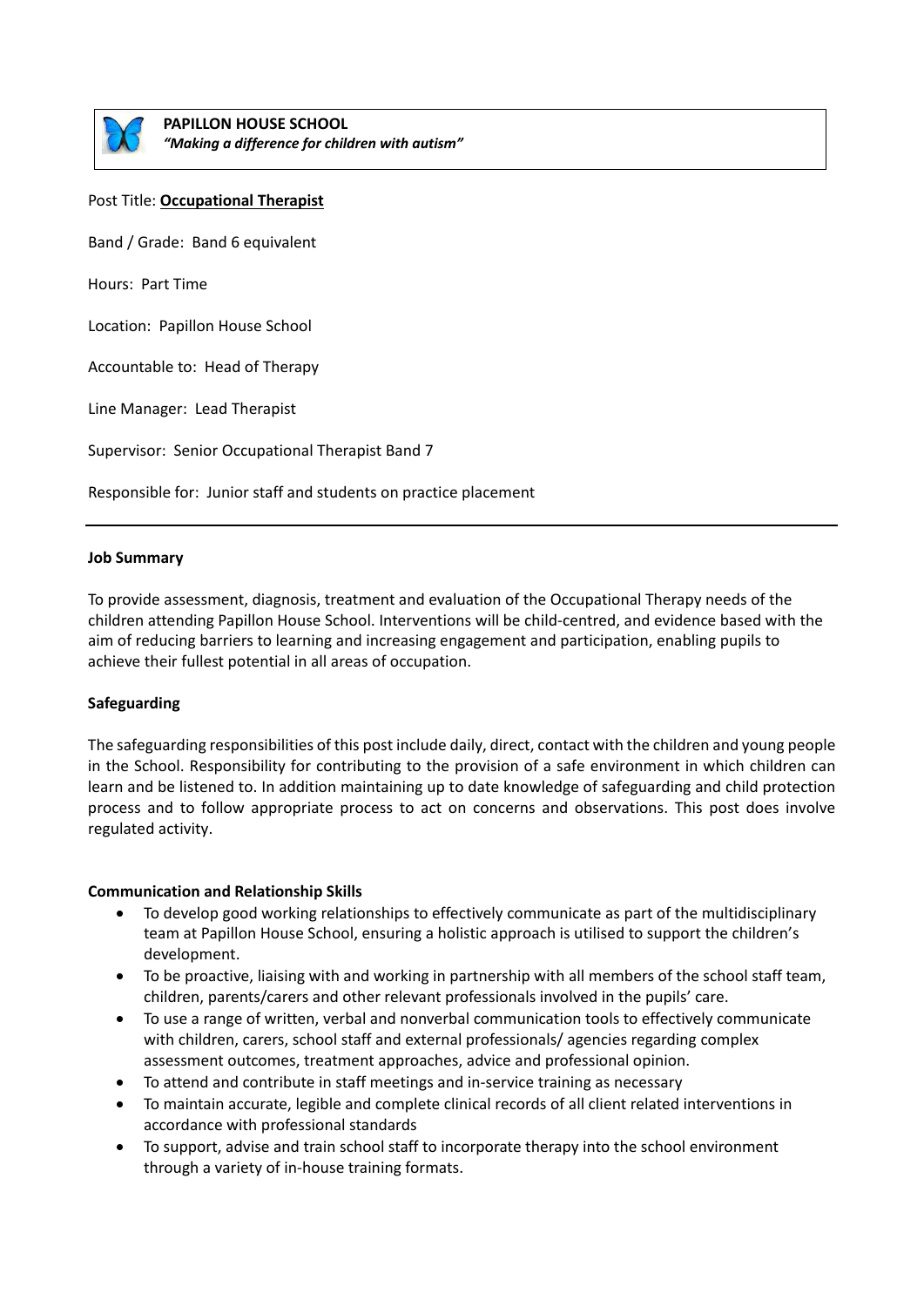# **Analytical and Judgemental Skills**

- To use excellent clinical reasoning skills in order to make professional judgements and clinical decisions based on assessment findings
- To formulate and implement specific treatment plans to meet identified outcomes for children, including the setting of goals and timescales.
- To develop specialist programmes of care, based on best practice, to ensure effective and efficient intervention implementation by the therapists or others e.g. education staff (individual, group, direct and indirect interventions)
- To provide advice to others; education staff, parents, regarding the management and support of children with regulation difficulties.
- To monitor the effectiveness of intervention showing awareness and use of evidence-based practice and outcome measures.
- To make referrals to other professionals and agencies if required to address the child's global needs.
- To review and reflect on own practice and performance through the effective use of professional and clinical supervision, appraisals and attendance at relevant Special Interest Groups.
- To attend Educational Annual Review meetings and feedback information regarding the individualised OT provision and interventions the pupil has received.
- Ability to recognise own professional boundaries and knowledge limitations and access supervision, advice and support when necessary.

## **Planning and Organisational Skills**

- Independently manages own time
- Independently prioritises and manages own caseload
- To provide OT intervention as specified in pupil individualised Education Health Care Plans.

# **Responsibility for Policy / Service Development**

- To be aware of, adhere to and implement service and team plans and policies
- To be proactive in developing specialist knowledge and be able to comment on and contribute ideas towards proposed service / policy developments
- To be actively involved in the setting and monitoring of standards and policies
- To set and maintain a high standard of clinical care using evidence-based practice
- To maintain professional knowledge and awareness of clinical developments, analyse current research and participate in discussion and implementation on changes in clinical practice
- To be involved in departmental clinical audits when required.

# **Responsibility for Financial and Physical Resources**

- To monitor levels of stock and request new equipment when required
- To be responsible for the security of client and confidential records
- To be responsible for the care and maintenance of equipment ensuring standards of infection control and safety are maintained.

# **Responsibility for Human Resources**

- To adhere to the BAOT code of ethics and professional conduct and work in accordance with the Standards and Policies issued by the RCOT and HCPC.
- To be professional and legally responsible and accountable for all aspects of professional activities working within the codes of practice and professional guidelines
- To be responsible for the supervision and written assessment of OT students and junior staff where necessary, with support and guidance from senior therapists.
- To be reflective and engage in continuous self-directed learning that promotes professional development and quality of practice
- To take responsibility for identifying suitable courses and relevant training programmes to enhance own professional development, keeping abreast of new developments within relevant clinical fields.
- To provide opportunities for colleagues to learn about OT with support from senior therapists